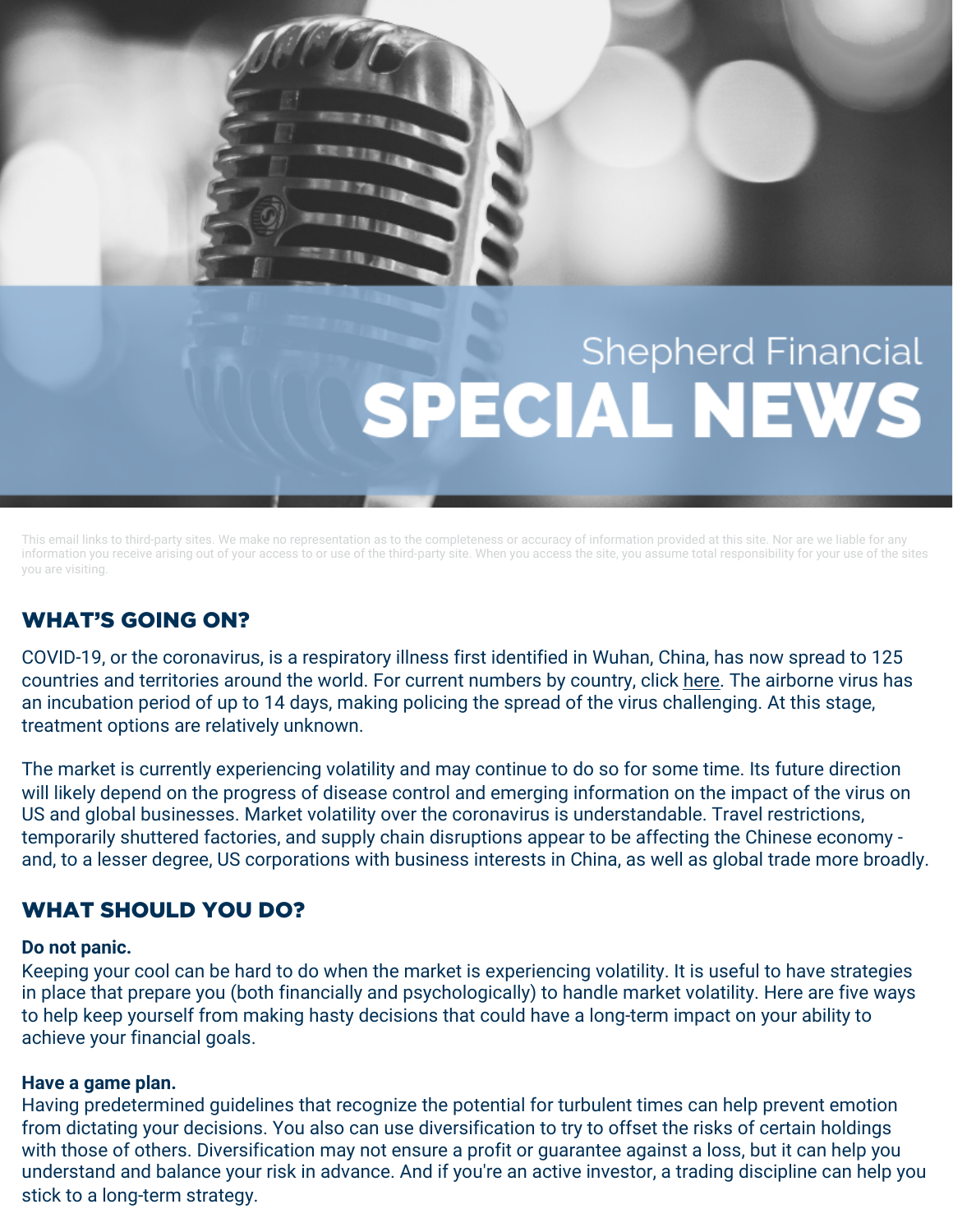## **Know what you own and why you own it.**

When the market goes off the tracks, knowing why you originally made a specific investment can help you evaluate whether your reasons still hold, regardless of what the overall market is doing. Understanding how a specific holding fits in your portfolio also can help you consider whether a lower price might actually represent a buying opportunity.

# **Tell yourself that this too shall pass.**

The financial markets are historically cyclical. Even if you wish you had sold at what turned out to be a market peak, or regret having sat out a buying opportunity, you may well get another chance at some point. Even if you are considering changes, a volatile market can be an inopportune time to turn your portfolio inside out. A well-thought-out asset allocation is still the basis of good investment planning. Asset allocation does not guarantee a profit or protect against losses, but its ability to help with establishing and tracking a plan can be beneficial.

### **Stay on course by continuing to save.**

Even if the value of your holdings fluctuates, regularly adding to an account designed for a long-term goal may cushion the emotional impact of market swings. If losses are offset even in part by new savings, your bottomline number might not be quite so discouraging. If you're using dollar-cost averaging (investing a specific amount regularly, regardless of fluctuating price levels), you may be getting a bargain by buying when prices are down. However, dollar cost averaging cannot guarantee a profit or protect against a loss. Also consider your ability to continue purchases through market slumps; systematic investing does not work if you stop when prices are down. Finally, remember the return and principal value of your investments will fluctuate with changes in market conditions, and shares may be worth more or less than their original cost when you sell them.

### **Remember your road map.**

Solid asset allocation is the basis of sound investing. One of the reasons a diversified portfolio is so important is that strong performance of some investments may help offset poor performance by others. Even with an appropriate asset allocation, some parts of a portfolio may struggle at any given time. Timing the market can be challenging under the best of circumstances; wildly volatile markets can magnify the impact of making a wrong decision just as the market is about to move in an unexpected direction, either up or down. Make sure your asset allocation is appropriate for your circumstances before making drastic changes.

For more information, click the image to read Fidelity's 7 Principles of Investing in a Volatile Market.

| In volatile markets, it's common to feel uneasy about your investments.<br>This is only natural. But rest assured, market volatility is completely normal and is<br>to be expected. In fact, whether you invest in a single-fund solution, manage your<br>own investments, or choose to have them managed by a professional investment                                                                                                                                                                                                                                                   |                                                                                                                                                                                                                                                                                                                                                                                                                                                       |
|------------------------------------------------------------------------------------------------------------------------------------------------------------------------------------------------------------------------------------------------------------------------------------------------------------------------------------------------------------------------------------------------------------------------------------------------------------------------------------------------------------------------------------------------------------------------------------------|-------------------------------------------------------------------------------------------------------------------------------------------------------------------------------------------------------------------------------------------------------------------------------------------------------------------------------------------------------------------------------------------------------------------------------------------------------|
| manager, the current market conditions may actually work to your advantage.                                                                                                                                                                                                                                                                                                                                                                                                                                                                                                              |                                                                                                                                                                                                                                                                                                                                                                                                                                                       |
| 1. Clarify your investment strategy.<br>Living with market volatility is a lot easier when you have a<br>firm investment strategy in place. To create your strategy,<br>you'll need to understand several key factors, including:<br>. Your time horizon<br>. Your goals<br>. Your tolerance for risk                                                                                                                                                                                                                                                                                    | Options to consider. Do you want to:<br>· Develop and maintain a long-term investment<br>strategy, or<br>· Take a hands-off approach and invest in a<br>single-fund solution, or<br>· Place your workplace savings plan in a<br>managed account                                                                                                                                                                                                       |
| Your time horizon is determined by counting the number<br>of years left until you plan to retire. Your primary goal is<br>to accumulate enough savings to create the income you<br>need in retirement. Your tolerance for risk reflects your<br>broader financial situation-your savings, your income,<br>your debt-and how you feel about it all. Looking at the<br>whole picture will help clarify whether your strategy should<br>be aggressive, conservative, or somewhere in between.                                                                                               | 3. Diversify, diversify, diversify.<br>One way to help protect yourself from market downturns<br>is to own various types of investments. First, consider<br>spreading your investments across the three asset<br>classes-stocks, bonds, and short-term investments. Then,<br>to help offset risk even more, diversify the investments<br>within each asset class. Keep in mind, however, that<br>diversification doesn't ensure a profit or quarantee |
| 2. Match investments to your comfort level.<br>As a legendary mutual fund manager once put it, "The<br>key to stock investing isn't the brain. It's the stomach."<br>Never is this statement more true than in a volatile<br>marketplace. Even if your time horizon is long enough<br>to warrant an aggressive growth portfolio, you need to<br>make sure you're comfortable with the short-term ups<br>and downs you'll encounter. If watching your plan balance<br>fluctuate is too nerve-racking for you, think about a<br>portfolio that feels right and set realistic expectations. | against loss.<br>4. Invest for the long term.<br>To help calm the jitters caused by short-term fluctuations,<br>it's best to focus on long-term trends and your long-term<br>goals. Volatility isn't necessarily a bad thing. As the chart<br>on the next page shows, dramatic short-term changes in<br>value can be positive or negative. And historically, time has<br>reduced the risk of holding a diversified stock portfolio.                   |